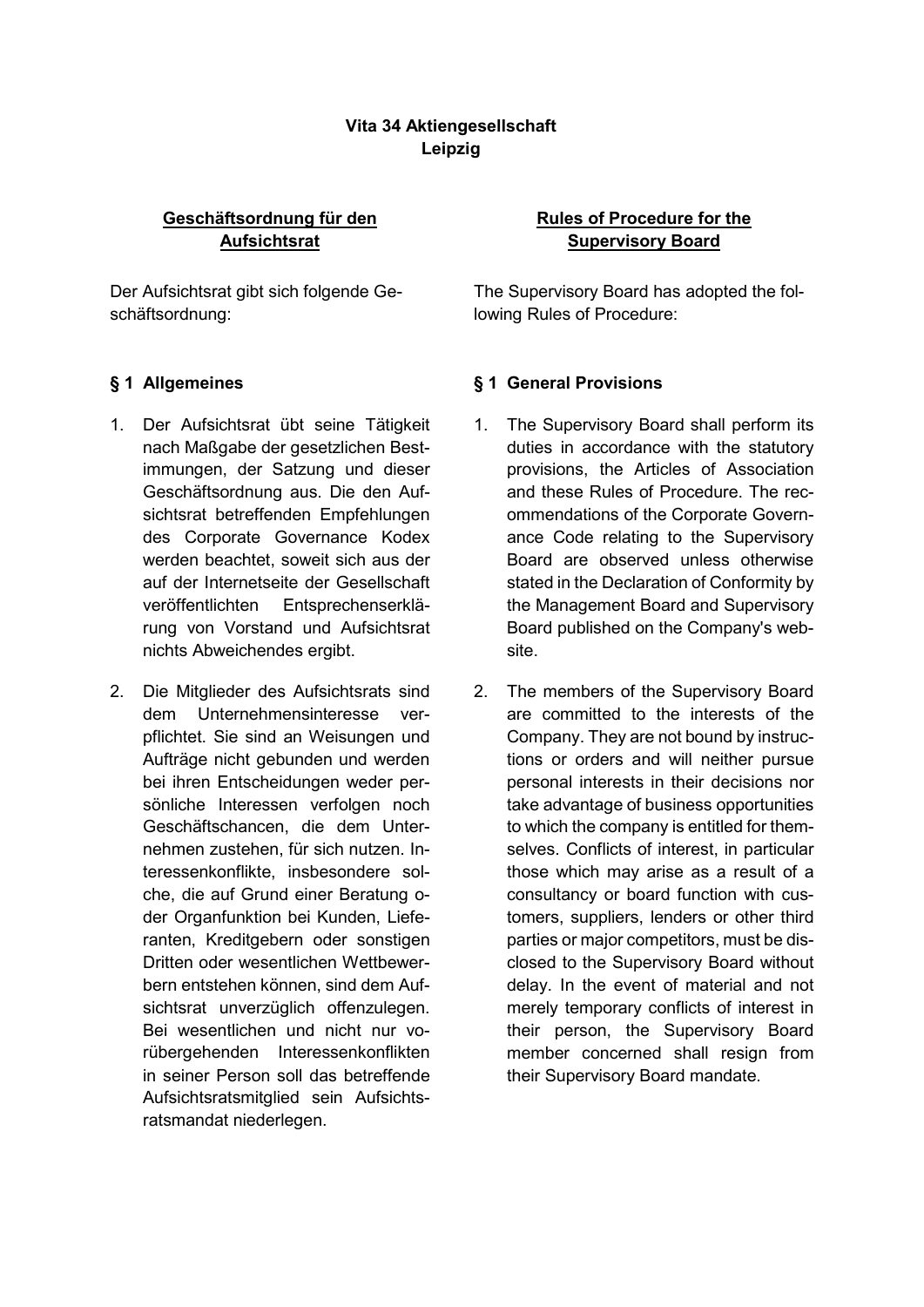- 3. Der Aufsichtsratsvorsitzende soll unabhängig sein.
- 4. Der Aufsichtsrat überprüft regelmäßig die Effizienz seiner Tätigkeit.
- 5. Der Aufsichtsrat ist so zusammenzusetzen, dass seine Mitglieder insgesamt über die zur ordnungsgemäßen Wahrnehmung der Aufgaben erforderlichen Kenntnisse, Fähigkeiten und fachlichen Erfahrungen verfügen. Der Aufsichtsrat benennt unter Berücksichtigung der Empfehlungen des Deutschen Corporate Governance Kodex konkrete Ziele für seine Zusammensetzung.
- 6. Bei der Besetzung von Aufsichtsratsund Vorstandspositionen soll auf Diversität geachtet werden.

### **§ 2 Vorsitzender und Stellvertreter § 2 Chairman and Deputy**

- 1. Der Aufsichtsrat wählt aus seiner Mitte einen Vorsitzenden und einen Stellvertreter. Die Wahlhandlung leitet das an Lebensjahren älteste Aufsichtsratsmitglied.
- 2. Die Wahl erfolgt jeweils für die Amtszeit des gewählten Aufsichtsratsmitglieds. Scheidet der Vorsitzende oder sein Stellvertreter vor Ablauf der Amtszeit aus seinem Amt aus, so hat der Aufsichtsrat unverzüglich eine Neuwahl für die restliche Amtszeit des Ausgeschiedenen vorzunehmen.
- 3. Ein Stellvertreter des Vorsitzenden hat in allen Fällen, in denen er bei dessen Verhinderung in Stellvertretung des Vorsitzenden handelt, die gleichen Rechte wie der Vorsitzende.
- 4. Sind der Vorsitzende und dessen Stellvertreter an der Ausübung ihrer
- 3. The Chairman of the Supervisory Board shall be independent.
- 4. The Supervisory Board regularly reviews the efficiency of its activities.
- 5. The Supervisory Board shall be composed in such a way that its members as a whole possess the knowledge, skills and professional experience required to properly perform its duties. The Supervisory Board shall specify concrete objectives for its composition, taking into account the recommendations of the German Corporate Governance Code.
- 6. Diversity should be taken into account when filling positions on the Supervisory Board and Management Board.

- 1. The Supervisory Board shall elect a Chairman and a Deputy from among its members. The election shall be chaired by the most senior Supervisory Board member in terms of age.
- 2. The election shall be held in each case for the term of office of the elected Supervisory Board member. If the Chairman or Deputy retires from the Supervisory Board during their term of office, a new election shall be held immediately to replace the retiring member.
- 3. The Deputy shall have the same rights as the Chairman in all cases in which he acts as the Chairman's deputy if the Chairman is incapacitated.
- 4. If both the Chairman and Deputy are unable to carry out their duties, these duties shall be carried out for the duration of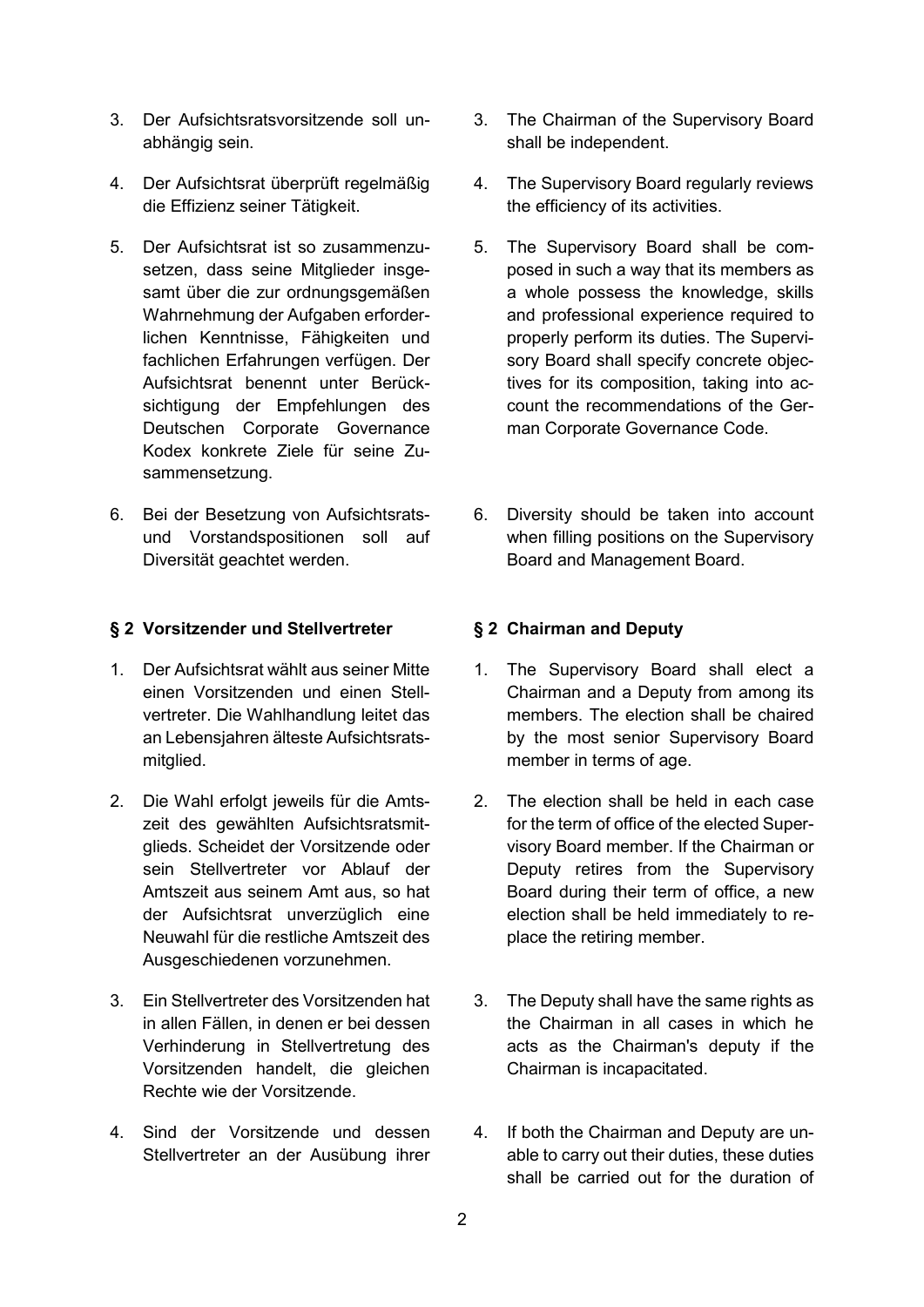Aufgaben verhindert, so hat diese Aufgaben für die Dauer der Verhinderung das dienstälteste, bei gleichem Dienstalter das an Lebensjahren älteste, nicht verhinderte Aufsichtsratsmitglied zu übernehmen.

- 5. Der Aufsichtsratsvorsitzende koordiniert die Arbeit im Aufsichtsrat und nimmt die Belange des Aufsichtsrats nach außen wahr. Willenserklärungen des Aufsichtsrats werden namens des Aufsichtsrats vom Vorsitzenden des Aufsichtsrats abgegeben.
- 6. Der Aufsichtsratsvorsitzende kann mit Investoren Gespräche über aufsichtsratsspezifische Themen führen. Er informiert den Aufsichtsrat bzw. dessen Ausschüsse über diese Gespräche.

### <span id="page-2-0"></span>**§ 3 Sitzungen § 3 Meetings**

- 1. Die Sitzungen des Aufsichtsrats werden durch den Vorsitzenden, im Fall seiner Verhinderung durch dessen Stellvertreter unter Einhaltung einer Frist von mindestens 14 Tagen einberufen, wobei der Tag der Absendung der Einladungund der Tag der Sitzung nicht mitgerechnet werden. Die Einberufung kann schriftlich, per Telefax, per E-Mail oder mittels sonstiger gebräuchlicher Kommunikationsmittel erfolgen. Der Vorsitzende bzw. sein Stellvertreter kann diese Frist in dringenden Fällen abkürzen und die Sitzung mündlich oder fernmündlich einberufen. Der Vorsitzende bestimmt den Sitzungsort.
- 2. Mit der Einladung sind die Gegenstände der Tagesordnung mitzuteilen und Beschlussvorschläge zu übermitteln. Von Mitgliedern des Aufsichtsrats spätestens zehn Tage vor der Sitzung

such incapacitation by the longest-serving Supervisory Board member or, in the case of equal length of service, by the most senior Supervisory Board member in terms of age and capable to perform their duties.

- 5. The Chairman of the Supervisory Board coordinates the work of the Supervisory Board and represents the interests of the Supervisory Board externally. Declarations of intent of the Supervisory Board shall be made by the Chairman of the Supervisory Board on behalf of the Supervisory Board.
- 6. The Chairman of the Supervisory Board may hold discussions with investors on topics specific to the Supervisory Board. He informs the Supervisory Board or its committees about such discussions.

<span id="page-2-1"></span>1. The meetings of the Supervisory Board shall be convened by the Chairman with at least fourteen days' notice, not counting the day on which the invitation is sent and the day of the meeting. Meetings may be convened in writing, by fax, by email or by other customary means of communication. The Chairman or their deputy may shorten this period in urgent cases and convene the meeting orally or by telephone. The Chairman shall determine the place of the meeting.

2. The agenda items and proposed resolutions shall be communicated with the invitation. Items put forward by members of the Supervisory Board to the Chairman of the Supervisory Board no later than ten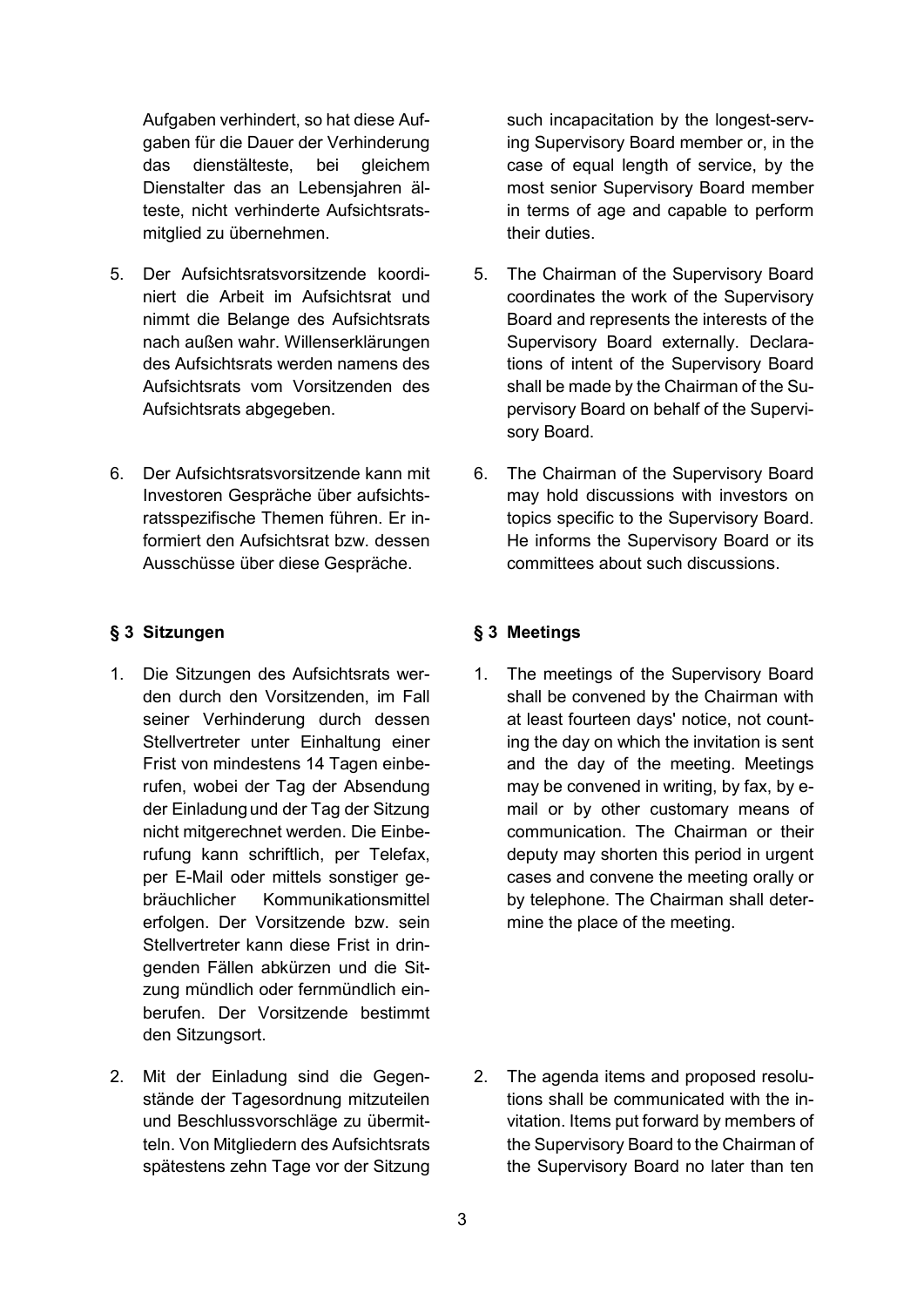dem Aufsichtsratsvorsitzenden benannte Gegenstände sind auf die Tagesordnung zu setzen. Die zur Vorbereitung der Sitzung erforderlichen Unterlagen sollen bis zum fünften Tag vor der Sitzung übermittelt werden, sofern nicht ein dringender Fall eine spätere Übermittlung rechtfertigt.

- 3. Der Vorsitzende des Aufsichtsrats oder im Verhinderungsfalle dessen Stellvertreter leitet die Sitzungen, bestimmt die Arbeitssprache der Sitzung sowie die Art und die Reihenfolge der Behandlung der Tagesordnungspunkte.
- 4. Auf Anordnung des Vorsitzenden oder mit Zustimmung aller Mitglieder des Aufsichtsrats können Sitzungen auch in Form einer Telefonkonferenz oder mittels sonstiger elektronischer Kommunikationsmittel (insbesondere Videokonferenz) abgehalten und auch einzelne Aufsichtsratsmitglieder telefonisch oder mittels elektronischer Kommunikationsmittel (insbesondere Videoübertragung) zugeschaltet werden; in diesem Fällen kann die Beschlussfassung im Wege der Telefonkonferenz oder mittels sonstiger elektronischer Kommunikationsmittel (insbesondere Videokonferenz) erfolgen. Ein Recht zum Widerspruch gegen die vom Vorsitzenden angeordnete Form der Sitzung besteht nicht.

# <span id="page-3-2"></span>**§ 4 Beschlussfassungen § 4 Resolutions**

<span id="page-3-0"></span>1. Eine Beschlussfassung über Gegenstände der Tagesordnung, die nicht in der Einladung enthalten waren und auch nicht bis zum dritten Tag vor der Sitzung mitgeteilt worden sind, ist nur zulässig, wenn kein Aufsichtsratsmitglied widerspricht. Abwesenden Mit-

days before the meeting shall be included on the agenda. Any documents required for the preparation of the meeting shall be submitted by the fifth day before the meeting, unless an urgent matter justifies a later submission.

- 3. The Chairman of the Supervisory Board or, in the event of their incapacitation, their Deputy shall chair the meetings, determine the working language of the meeting and the nature and order in which the agenda items are dealt with.
- 4. By order of the Chairman or, if they are incapacitated, their Deputy, or with the consent of all members of the Supervisory Board, meetings may also be held in the form of a telephone conference or by other means of electronic communication media (in particular video conferencing) and individual members of the Supervisory Board may also be connected by telephone or by means of electronic communication media (in particular video transmission); in such cases, resolutions may be adopted by telephone conference or by other electronic means of communication (in particular video conference). There shall be no right to object to the form of meeting prescribed by the Chairman.

<span id="page-3-3"></span><span id="page-3-1"></span>1. A resolution on agenda items which were not included in the invitation and were not communicated by the third day before the meeting is only permissible if no Supervisory Board member objects to the vote. In such a case, absent members shall be given the opportunity to object to the adoption of the resolution or to cast their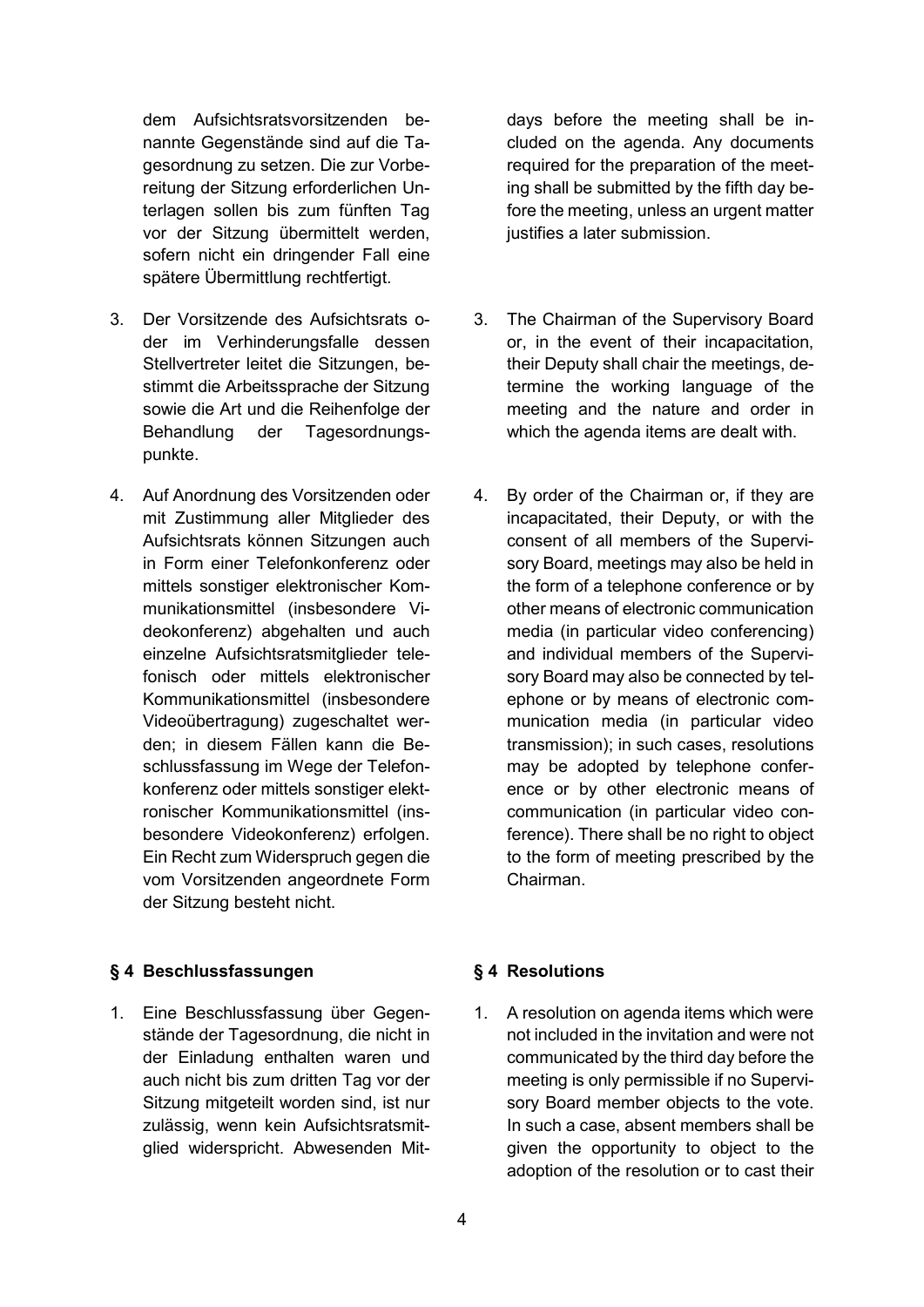gliedern ist in einem solchen Fall Gelegenheit zu geben, binnen einer vom Vorsitzenden des Aufsichtsrats zu bestimmenden angemessenen Frist schriftlich, mündlich, fernmündlich, per Telefax, per E-Mail oder mittels sonstiger gebräuchlicher Kommunikationsmittel der Beschlussfassung zu widersprechen oder ihre Stimme abzugeben. Der Beschluss wird erst wirksam, wenn kein abwesendes Aufsichtsratsmitglied innerhalb der Frist widersprochen hat.

- 2. Aufsichtsratsbeschlüsse werden in der Regel in Sitzungen gefasst. Telefonisch oder mittels elektronischer Kommunikationsmittel zugeschaltete Mitglieder des Aufsichtsrats gelten als anwesend. Abwesende bzw. nicht an der Konferenzschaltung teilnehmende oder zugeschaltete Aufsichtsratsmitglieder können auch dadurch an der Beschlussfassung des Aufsichtsrats teilnehmen, dass sie schriftliche Stimmabgaben durch ein anderes Aufsichtsratsmitglied überreichen lassen. Darüber hinaus können sie ihre Stimme auch im Vorfeld der Sitzung, während der Sitzung oder nachträglich innerhalb einer vom Vorsitzenden des Aufsichtsrats zu bestimmenden angemessenen Frist auch mündlich, fernmündlich, per Telefax, per E- Mail oder mittels sonstiger gebräuchlicher Kommunikationsmittel abgeben.
- <span id="page-4-0"></span>3. Beschlussfassungen können auch außerhalb von Sitzungen schriftlich, per Telefax, per E-Mail oder mittels sonstiger vergleichbarer Kommunikationsmittel sowie in Kombination der vorgenannten Formen erfolgen, wenn der Vorsitzende des Aufsichtsrats dies unter Beachtung einer angemessenen Frist anordnet oder sich alle Aufsichtsratsmitglieder an der Beschlussfassung beteiligen. Mitglieder, die sich

vote in writing, by telephone, fax, e-mail or by other customary means of communication within a reasonable period to be determined by the Chairman or, in the event of their incapacitation, by their Deputy. The resolution shall only become effective if no absent Supervisory Board member has objected within the deadline.

- 2. Supervisory Board resolutions are generally adopted at meetings. Members of the Supervisory Board who are present by telephone or by electronic means of communication shall be deemed to be present. Absent Supervisory Board members or those not participating in or connected to the conference call may also participate in the adoption of resolutions by the Supervisory Board by having written votes submitted by another Supervisory Board member. In addition, they may also cast their votes orally, by telephone, fax, e-mail or by other customary means of communication in advance of the meeting, during the meeting or subsequently within a reasonable period to be determined by the Chairman of the Supervisory Board.
- 3. Resolutions may also be adopted outside meetings in writing, by fax, by e-mail or by other comparable means of communication, as well as in combination of the aforementioned forms, if the Chairman of the Supervisory Board so orders, observing a reasonable period of notice, or if all members of the Supervisory Board participate in the adoption of the resolution. Members who abstain from voting when a resolution is adopted shall participate in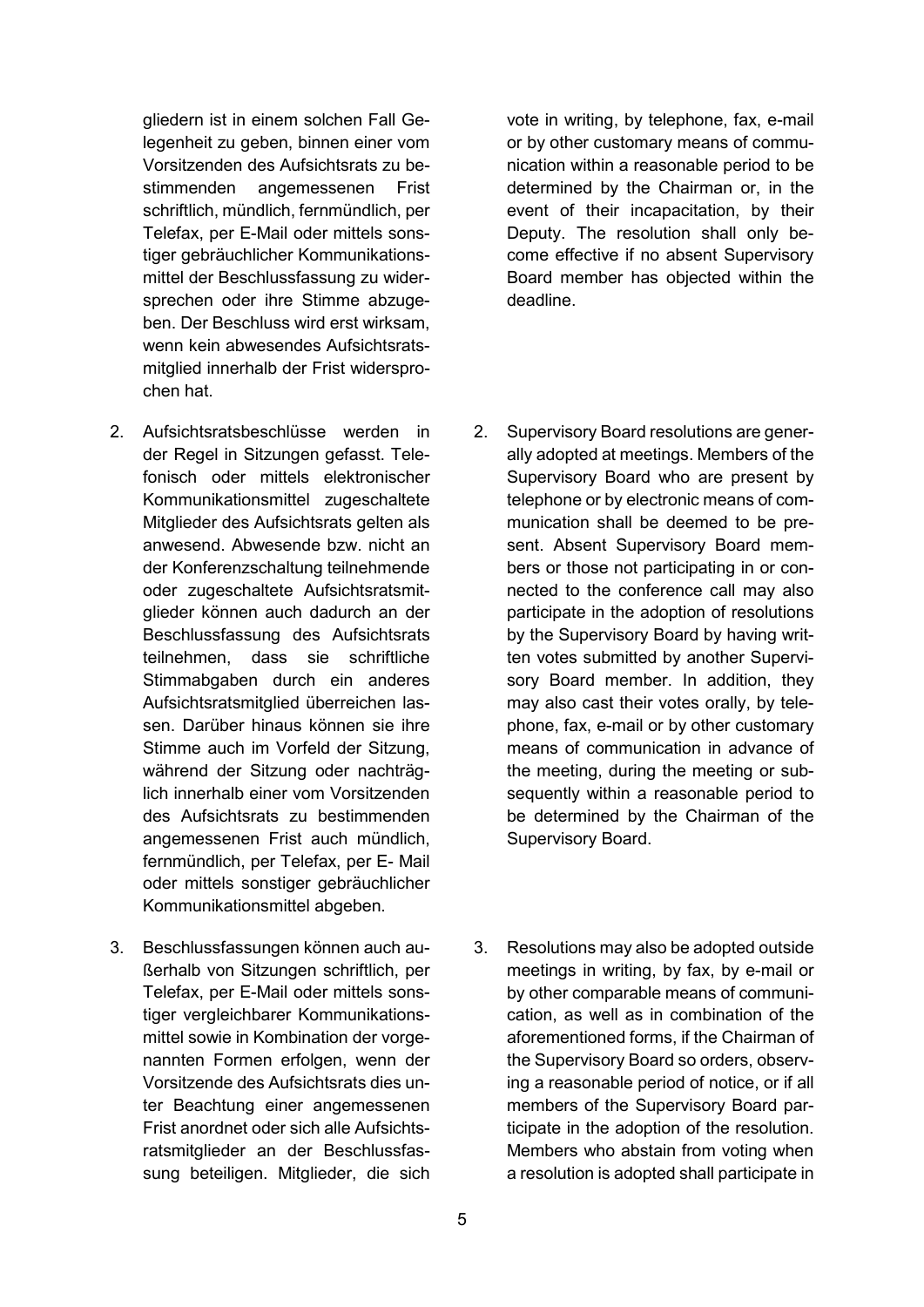bei der Beschlussfassung der Stimme enthalten, nehmen in diesem Sinne an der Beschlussfassung teil. Ein Recht zum Widerspruch gegen die vom Vorsitzenden angeordnete Form der Beschlussfassung besteht nicht

- 4. Über die Beschlüsse und Sitzungen des Aufsichtsrats sowie über in diesen Sitzungen verabschiedete Beschlüsse sind Niederschriften zu fertigen, die vom Vorsitzenden zu unterzeichnen sind. In der Niederschrift sind Ort und Datum der Sitzung, ihre Teilnehmer, die Gegenstände der Tagesordnung und der wesentliche Inhalt der Verhandlungen und Beschlüsse des Aufsichtsrats festzustellen. Beschlüsse außerhalb von Sitzungen werden vom Vorsitzenden schriftlich festgehalten und allen Aufsichtsratsmitgliedern zugeleitet.
- 5. Der Aufsichtsrat ist beschlussfähig, wenn mindestens drei Mitglieder an der Beschlussfassung teilnehmen. Abwesende bzw. nicht telefonisch oder über elektronische Kommunikationsmittel zugeschaltete Aufsichtsratsmitglieder, die nach Maßgabe von Absatz [1](#page-3-0) oder [3](#page-4-0) ihre Stimme abgeben, sowie Mitglieder, die sich bei der Beschlussfassung der Stimme enthalten, nehmen in diesem Sinne an der Beschlussfassung teil.
- 6. Beschlüsse des Aufsichtsrats werden, soweit das Gesetz nicht zwingend etwas anderes bestimmt, mit einfacher Mehrheit der abgegebenen Stimmen gefasst. Stimmenthaltungen gelten in diesem Sinne nicht als abgegebene Stimmen. Ergibt eine Abstimmung im Aufsichtsrat Stimmengleichheit, gibt die Stimme des Aufsichtsratsvorsitzenden den Ausschlag (Stichentscheid). Im Falle der Verhinderung

the adoption of the resolution for this purpose. There is no right to object to the form of resolution ordered by the Chairman.

- 4. Minutes shall be kept of the resolutions and meetings of the Supervisory Board as well as of resolutions adopted at such meetings and shall be signed by the Chairman. Resolutions adopted outside meetings shall be recorded in writing by the Chairman and forwarded to all members of the Supervisory Board. The minutes shall record the place and date of the meeting, its participants, the agenda items and the main content of the discussions and resolutions of the Supervisory Board.
- 5. The Supervisory Board shall constitute a quorum if at least three members participate in the adoption of the resolution. Absent members of the Supervisory Board or members not connected by telephone or electronic means of communication who cast their vote in accordance with paragraphs [1](#page-3-1) or [3,](#page-4-0) as well as members who abstain from voting on the resolution, shall participate in the adoption of the resolution for this purpose.
- 6. Unless otherwise stipulated by law, resolutions of the Supervisory Board shall be adopted by a simple majority of the votes cast. Abstentions shall not be regarded as votes cast for this purpose. If a vote in the Supervisory Board results in a tie, the Chairman of the Supervisory Board shall have the casting vote. If the Chairman of the Supervisory Board is unable to attend, his deputy shall have this right.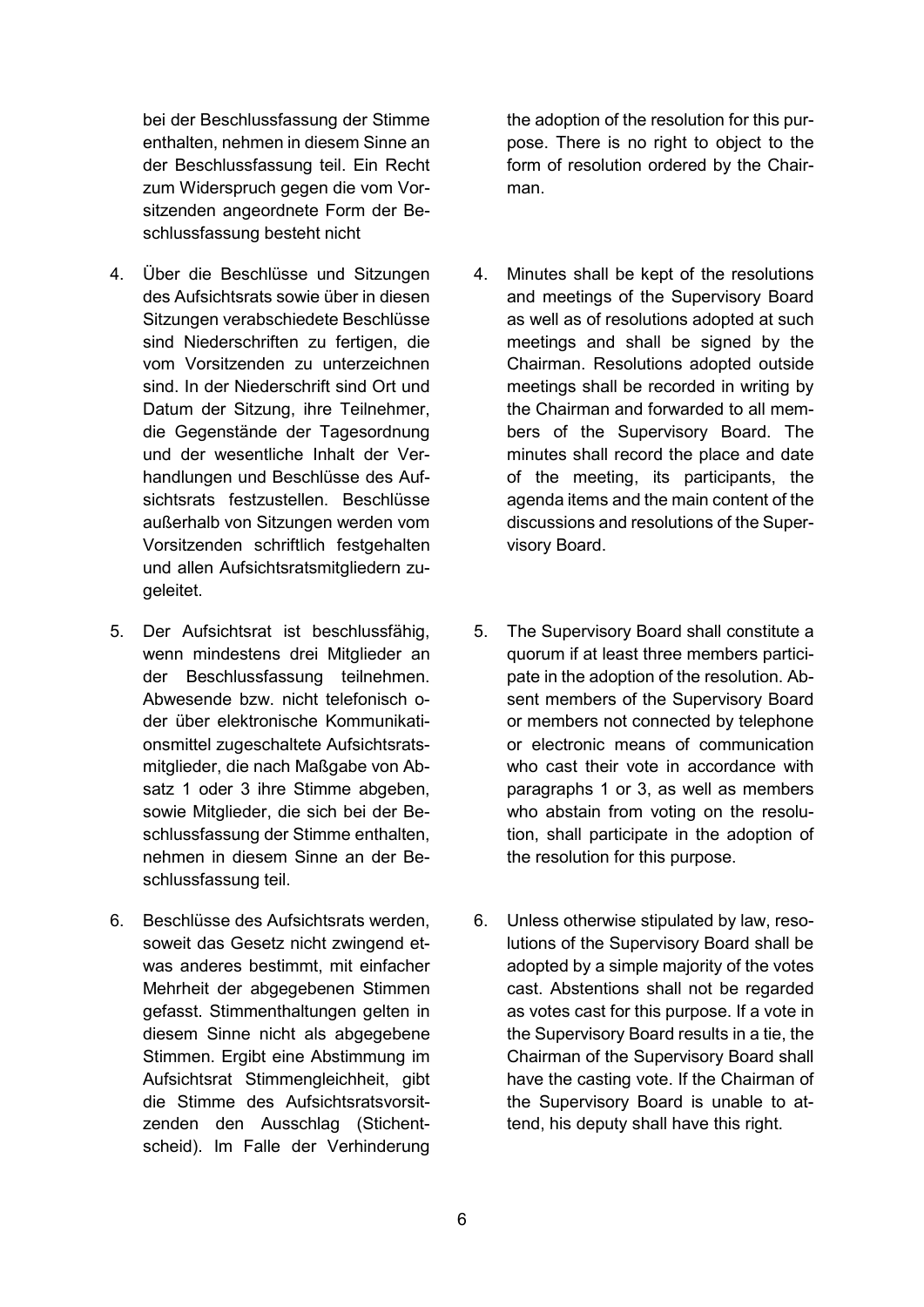des Aufsichtsratsvorsitzenden steht dieses Recht seinem Stellvertreter zu.

### **§ 5 Teilnahme Dritter an Sitzungen; Hinzuziehung Dritter**

- 1. An den Sitzungen des Aufsichtsrats nehmen die Mitglieder des Vorstands teil, sofern der Aufsichtsrat im Einzelfall keine abweichende Anordnung trifft. Zu den Ausschusssitzungen können auf Veranlassung des betreffenden Ausschusses, wie näher in [§ 7](#page-7-0) Absatz [5](#page-7-1) geregelt, Vorstandsmitglieder hinzugezogen werden.
- 2. Der Aufsichtsrat kann zur Erfüllung seiner Aufgaben nach seinem Ermessen Wirtschaftsprüfer, Rechts- oder sonstige externe oder interne Berater hinzuziehen. Der Aufsichtsratsvorsitzende oder im Verhinderungsfall der die Sitzung leitende Stellvertreter kann solche Personen sowie Sachverständige und Auskunftspersonen, insbesondere Wirtschaftsprüfer und/oder die rechtlichen oder steuerrechtlichen Berater der Gesellschaft zur Teilnahme an Sitzungen des Aufsichtsrats zulassen. Die gesetzlich zwingend vorgesehene Teilnahme Dritter bleibt unberührt.

### **§ 6 Verschwiegenheitspflicht § 6 Confidentiality**

Jedes Mitglied des Aufsichtsrats ist verpflichtet, Stillschweigen über alle vertraulichen Angaben und Geheimnisse der Gesellschaft, namentlich über Betriebs- und Geschäftsgeheimnisse zu bewahren, die ihm durch seine Tätigkeit im Aufsichtsrat bekannt geworden sind, und zwar auch über die Beendigung seines Amtes als Aufsichtsratsmitglied hinaus. Bei Ablauf

### **§ 5 Attendance of Meetings by Third Parties; Inclusion of Third Parties**

- 1. The members of the Management Board shall attend the Supervisory Board meetings unless the Supervisory Board decides otherwise in individual cases. Upon request of a committee, Management Board members may be invited to attend the committee meetings, as further specified in [§ 7](#page-7-2) paragraph [5.](#page-7-1)
- 2. The Supervisory Board may, at its discretion, may make use of auditors, legal or other external and internal advisors to carry out its duties. The Chairman of the Supervisory Board or, in the event of their incapacitation, the Deputy chairing the meeting may permit such persons as well as experts and persons providing information, in particular auditors and/or the Company's legal or tax advisors, to attend meetings of the Supervisory Board. The compulsory attendance of third parties as provided for by law remains unaffected.

Each Supervisory Board member is obliged to maintain secrecy regarding all confidential information and secrets of the Company, in particular trade and business secrets, that they have become aware of through their activities on the Supervisory Board, even upon termination of their office as a Supervisory Board member. Upon expiry of the mandate, all confidential documents shall be returned to the Chairman of the Supervisory Board.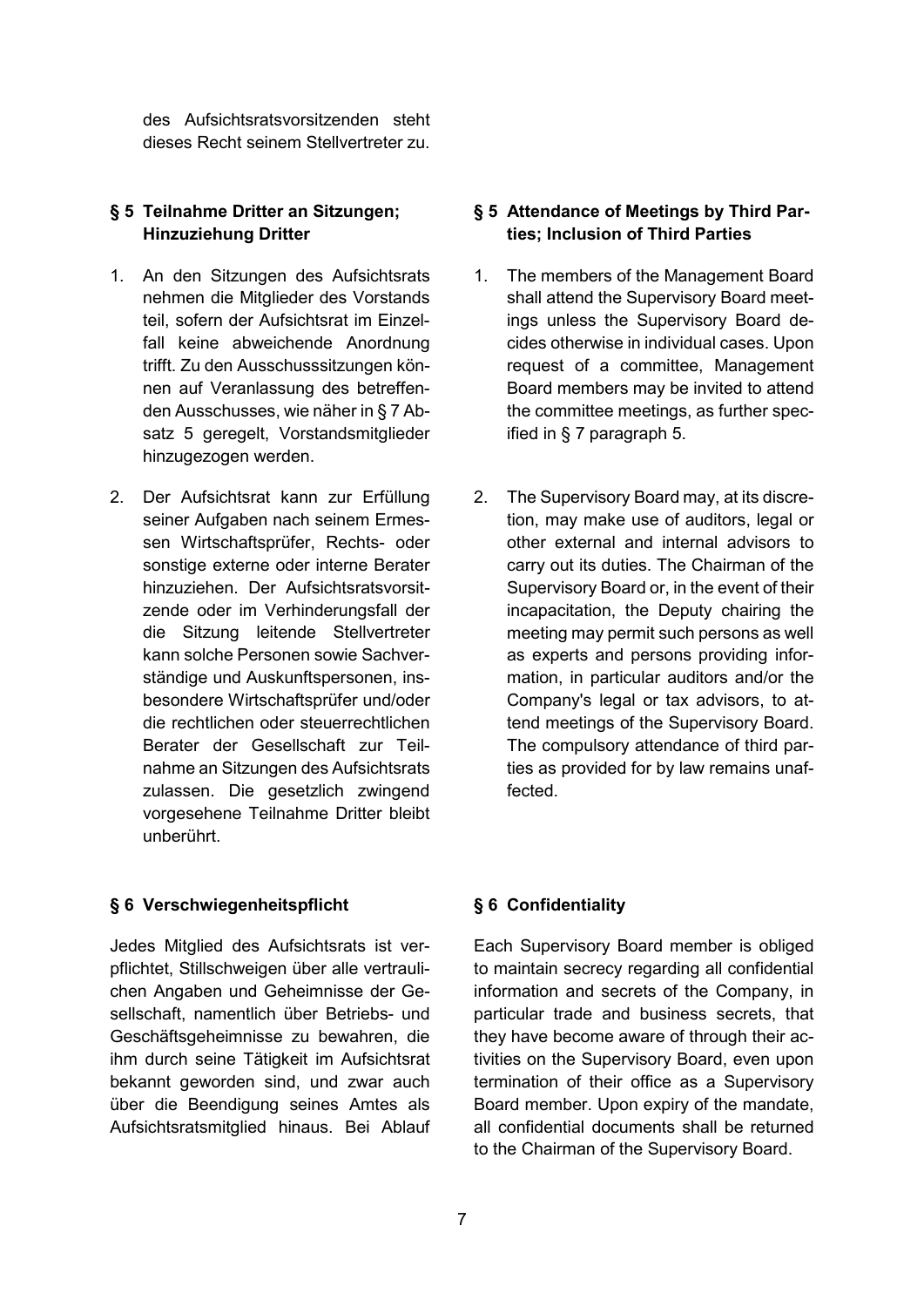des Mandats sind alle vertraulichen Unterlagen an den Vorsitzenden des Aufsichtsrats zurückzugeben.

## <span id="page-7-0"></span>**§ 7 Ausschüsse § 7 Committees**

- 1. Der Aufsichtsrat bildet aus seiner Mitte einen Prüfungsausschuss sowie einen Personal- und Vergütungsausschuss.
- 2. Der Aufsichtsrat kann weitere Ausschüsse bilden und aus seiner Mitte besetzen. Die Ausschüsse erfüllen im Namen und in Vertretung des Gesamtaufsichtsrats die ihnen durch diese Geschäftsordnung und durch besondere Beschlüsse des Gesamtaufsichtsrats übertragenen Funktionen. Die Beschlüsse der Ausschüsse ersetzen in den gesetzlichen Grenzen des § 107 Abs. 3 AktG einen Beschluss des Gesamtaufsichtsrats und haben bindende Wirkung.
- 3. Die Amtszeit der Mitglieder der Ausschüsse entspricht, soweit nicht bei der Wahl durch den Aufsichtsrat eine kürzere Amtszeit bestimmt worden ist, ihrer Amtszeit als Mitglieder des Aufsichtsrats.
- 4. Ein Ausschuss kann aus seiner Mitte einen Vorsitzenden wählen, wenn nicht der Aufsichtsrat einen Vorsitzenden bestimmt. Ein Ausschuss ist nur beschlussfähig, wenn die Hälfte der Mitglieder des Ausschusses, mindestens jedoch drei Mitglieder, an der Beschlussfassung teilnehmen. Die jeweiligen Ausschussvorsitzenden berichten regelmäßig an den Aufsichtsrat über die Arbeit der Ausschüsse.
- <span id="page-7-1"></span>5. Die Mitglieder des Vorstands nehmen an den Sitzungen der Ausschüsse teil,

- <span id="page-7-2"></span>1. The Supervisory Board shall establish an Audit Committee and a Personnel and Compensation Committee from among its members.
- 2. The Supervisory Board may establish further committees and appoint members from among its members. The committees shall perform the functions assigned to them by these Rules of Procedure and by special resolutions of the entire Supervisory Board in the name and on behalf of the entire Supervisory Board. The resolutions of the committees shall, within the statutory limits of § 107 (3) of the German Stock Corporation Act (AktG), replace resolutions of the entire Supervisory Board and shall have binding effect.
- 3. The term of office of the members of the committees shall correspond to their term of office as members of the Supervisory Board, unless a shorter term of office has been determined by the Supervisory Board at the time of election.
- 4. A committee may elect a chairman from among its members unless the Supervisory Board appoints a chairman. A committee shall only constitute a quorum if half of the members of the committee, but at least three members, participate in the adoption of the resolution. The respective committee chairmen report regularly to the Supervisory Board on the work of the committees.
- 5. The members of the Management Board shall attend the meetings of the commit-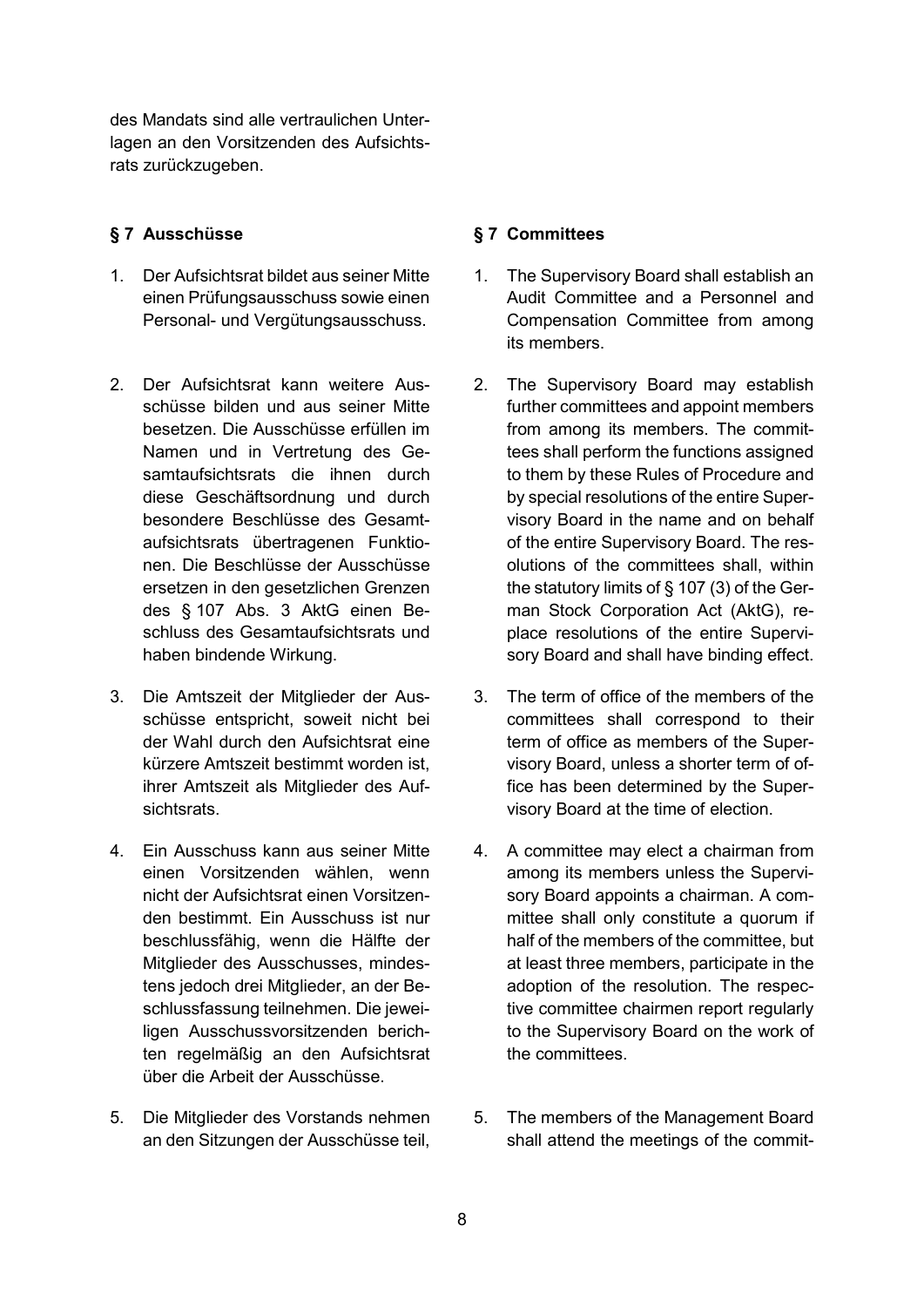soweit der Vorsitzende des Ausschusses oder eine Mehrheit der Ausschussmitglieder dies wünscht.

- 6. Der Ausschussvorsitzende kann Aufsichtsratsmitglieder, die dem Ausschuss nicht angehören, beratend hinzuziehen.
- 7. Die Ausschüsse des Aufsichtsrats können zur Erfüllung ihrer jeweiligen Aufgaben die dem Aufsichtsrat nach § 111 Abs. 2 AktG zustehenden besonderen Einsichts- und Prüfungsrechte wahrnehmen.
- 8. Im Übrigen gelten für das Verfahren der Ausschüsse die Regelungen i[n § 3](#page-2-0) und [§ 4](#page-3-2) entsprechend, soweit nicht der Aufsichtsrat für den Ausschuss etwas anderes bestimmt.

# **§ 8 Prüfungsausschuss § 8 Audit Committee**

1. Der Prüfungsausschuss besteht aus drei Mitgliedern, von denen mindestens ein Mitglied über Sachverstand auf dem Gebiet Rechnungslegung und mindestens ein weiteres Mitglied über Sachverstand auf dem Gebiet Abschlussprüfung verfügen muss. Dabei soll der Vorsitzende des Prüfungsausschusses über besondere Kenntnisse und Erfahrungen in der Anwendung von Rechnungslegungsgrundsätzen, der Nachhaltigkeitsberichterstattung und interner Kontroll- und Risikomanagementsysteme oder der Abschlussprüfung einschließlich der Prüfung der Nachhaltigkeitsberichterstattung verfügen. Mindestens ein weiteres Mitglied soll über die komplementären Kompetenzen verfügen. Die Mitglieder des Prüfungsausschusses müssen in ihrer Gesamtheit mit dem Sektor, in dem die Gesellschaft tätig

tees to the extent requested by the chairman of the committee or a majority of the committee members.

- 6. The chairman of a committee may consult with Supervisory Board members who are not members of the committee in an advisory capacity.
- 7. In order to perform their respective duties, the committees of the Supervisory Board may exercise the special rights of inspection and audit to which the Supervisory Board is entitled pursuant to Section 111 (2) AktG.
- 8. In all other respects, the procedure of the committees shall be governed by the provisions of [§ 3](#page-2-1) and [§ 4](#page-3-3) apply mutatis mutandis unless the Supervisory Board determines otherwise for the committee.

1. The Audit Committee shall consist of three members, at least one of whom must have expertise in the field of accounting and at least one other member of whom must have expertise in the field of auditing. The chairman of the audit committee shall have special knowledge and experience in the application of accounting principles, sustainability reporting and internal control and risk management systems or the audit of financial statements, including the audit of sustainability reporting. At least one other member shall have the complementary competencies. The members of the Audit Committee as a whole must be familiar with the sector in which the company operates. The Chairman of the Supervisory Board shall not chair the Audit Committee.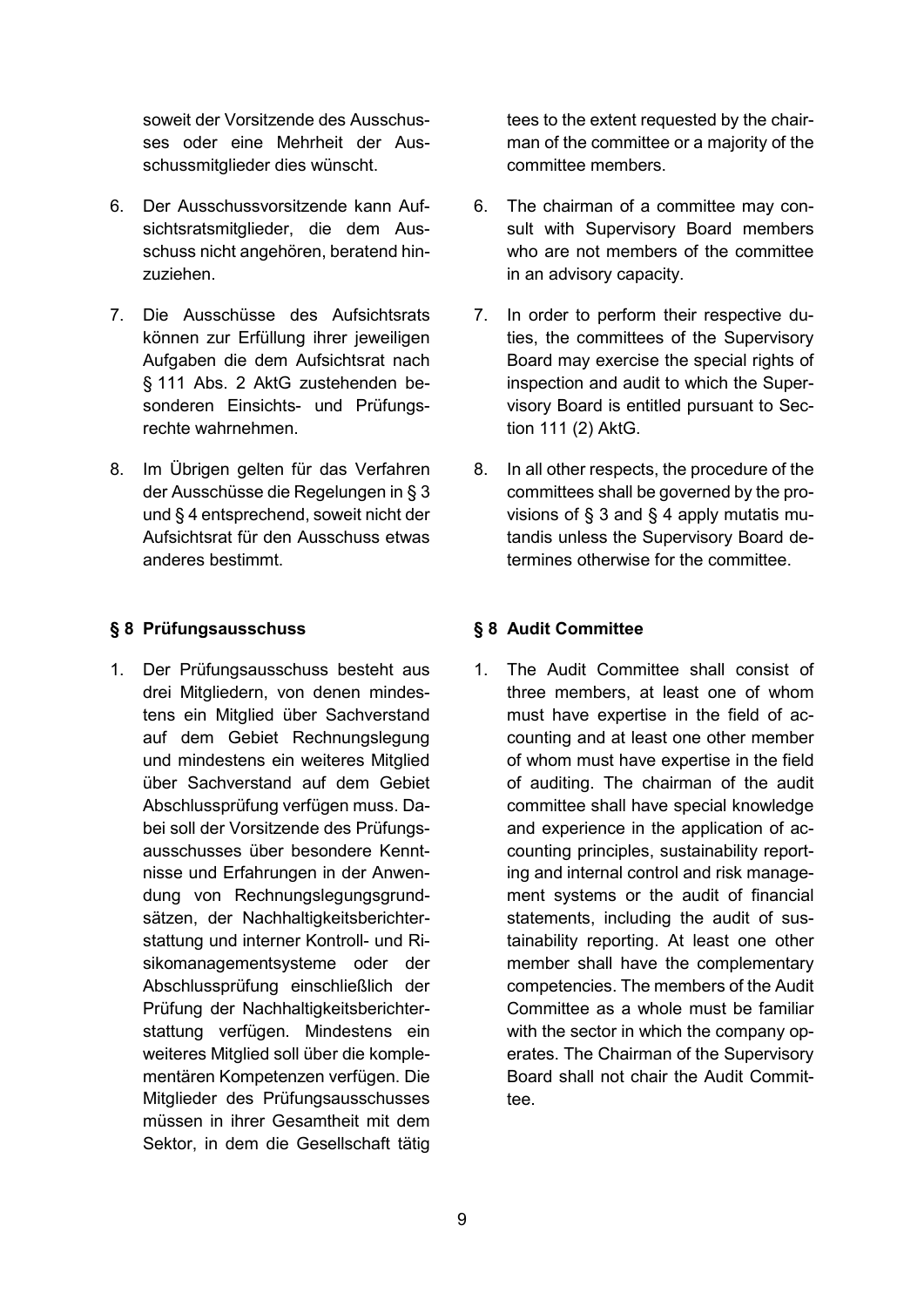ist, vertraut sein. Der Aufsichtsratsvorsitzende soll nicht den Vorsitz im Prüfungsausschuss innehaben.

- 2. Dem Prüfungsausschuss obliegen die folgenden Aufgaben:
	- - (i) Vorprüfung des Jahresabschlusses und des Konzernabschlusses sowie der Lageberichte;
		- (ii) Erörterung der Prüfungsberichte des Abschlussprüfers sowie der Prüfungsfeststellungen;
		- (iii) Vorbereitung der Verhandlungen und Beschlüsse des Aufsichtsrats über die Billigung des Jahresabschlusses und des Konzernabschlusses sowie über den Vorschlag für die Gewinnverwendung;
		- (iv) Erörterung der Prüfungsschwerpunkte und deren Vereinbarung mit dem Abschlussprüfer sowie die Festlegung der Berichtspflichten des Abschlussprüfers gegenüber dem Prüfungsausschuss.
	- b) Prüfung eines Abhängigkeitsberichts gemäß § 312 AktG.
	- c) Erörterung des Halbjahresfinanzberichts und der Quartalsmitteilungen der Gesellschaft mit dem Vorstand vor deren Veröffentlichung.
- 2. The Audit Committee is responsible for the following tasks:
- a) Jahres- und Konzernabschluss a) Annual and consolidated financial statements
	- (i) preliminary audit of the annual financial statements and the consolidated financial statements as well as the management reports;
	- (ii) discussion of the auditor's reports and the audit findings;
	- (iii) preparation of the negotiations and resolutions of the Supervisory Board on the approval of the annual financial statements and the consolidated financial statements as well as on the proposal for the appropriation of profits;
	- (iv) discussion of the focal points of the audit and agreement thereon with the auditor, as well as determination of the auditor's reporting obligations to the Audit Committee.
	- b) Review of a dependency report pursuant to Section 312 AktG.
	- c) Discussion of the Company's halfyear financial report and quarterly financial statements with the Management Board prior to their publication.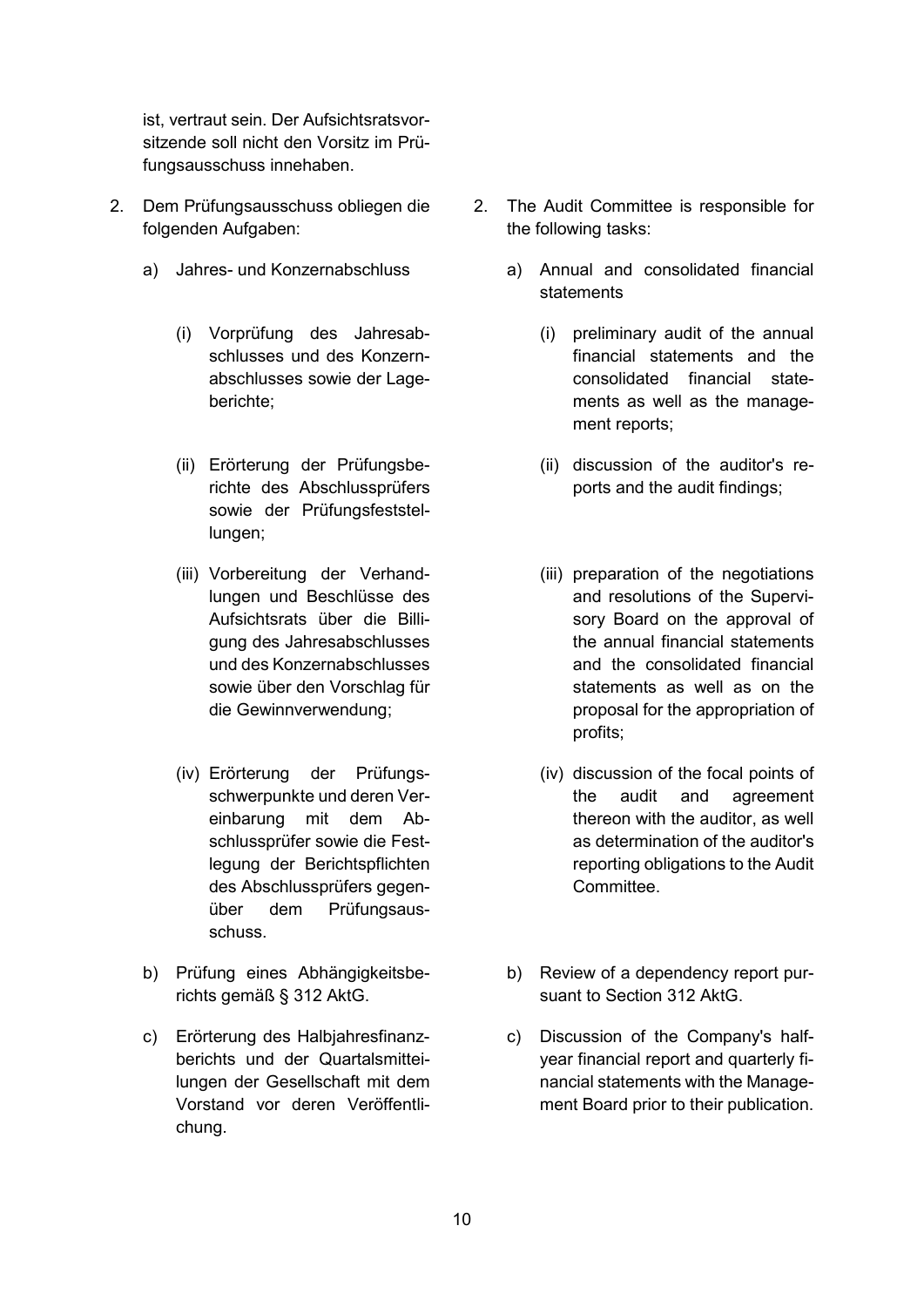- d) Erörterung des Vergütungsberichts mit dem Vorstand vor dessen Veröffentlichung.
- e) Überwachung des Rechnungslegungsprozesses und der Abschlussprüfung.
- f) Überwachung und Beurteilung f) Monitoring and assessment of
	- (i) des Risikomanagements einschließlich des Risikomanagementsystems und der Behandlung von Risiken aus Rechtsstreitigkeiten;
	- (ii) die Wirksamkeit des internen Kontrollsystems;
	- (iii) des internen Revisionssystems einschließlich seiner Tätigkeitsfelder und Prüfungsschwerpunkte sowie der Angemessenheit der sachlichen und personellen Ausstattung der Konzernrevision;
	- (iv) das Compliance-Management-System sowie die Behandlung von Compliance-Fragen einschließlich der Einhaltung der gesetzlichen Bestimmungen und der internen Regelungen zu Umwelt, Gesundheit und Sicherheit (EHS-Compliance).
- g) Befassung mit der Nachprüfung von Akquisitions- und Investitionsprojekten
- h) Festlegung von Verfahren zur Behandlung von Beanstandungen in Rechnungslegungs- und Prüfungsangelegenheiten, die von Dritten und Mitarbeitern der Gesellschaft vorgebracht werden,
- d) Discussion of the compensation report with the Management Board prior to its publication.
- e) Monitoring the accounting process and the audit of the financial statements.
- - (i) the risk management, including the risk management system and the handling of risks arising from legal disputes;
	- (ii) the effectiveness of the internal control system;
	- (iii) the internal auditing system, including its areas of activity and key audit areas, as well as the appropriateness of the material and personnel resources of the corporate audit department;
	- (iv) the compliance management system and the handling of compliance issues, including compliance with legal requirements and internal regulations on the environment, health and safety (EHS compliance).
- g) Post-acquisition and investment projects review.
- h) Establishment of procedures for handling complaints on accounting and auditing matters raised by third parties and employees of the Company, with the possibility for employees to raise complaints also anonymously, confidentially and without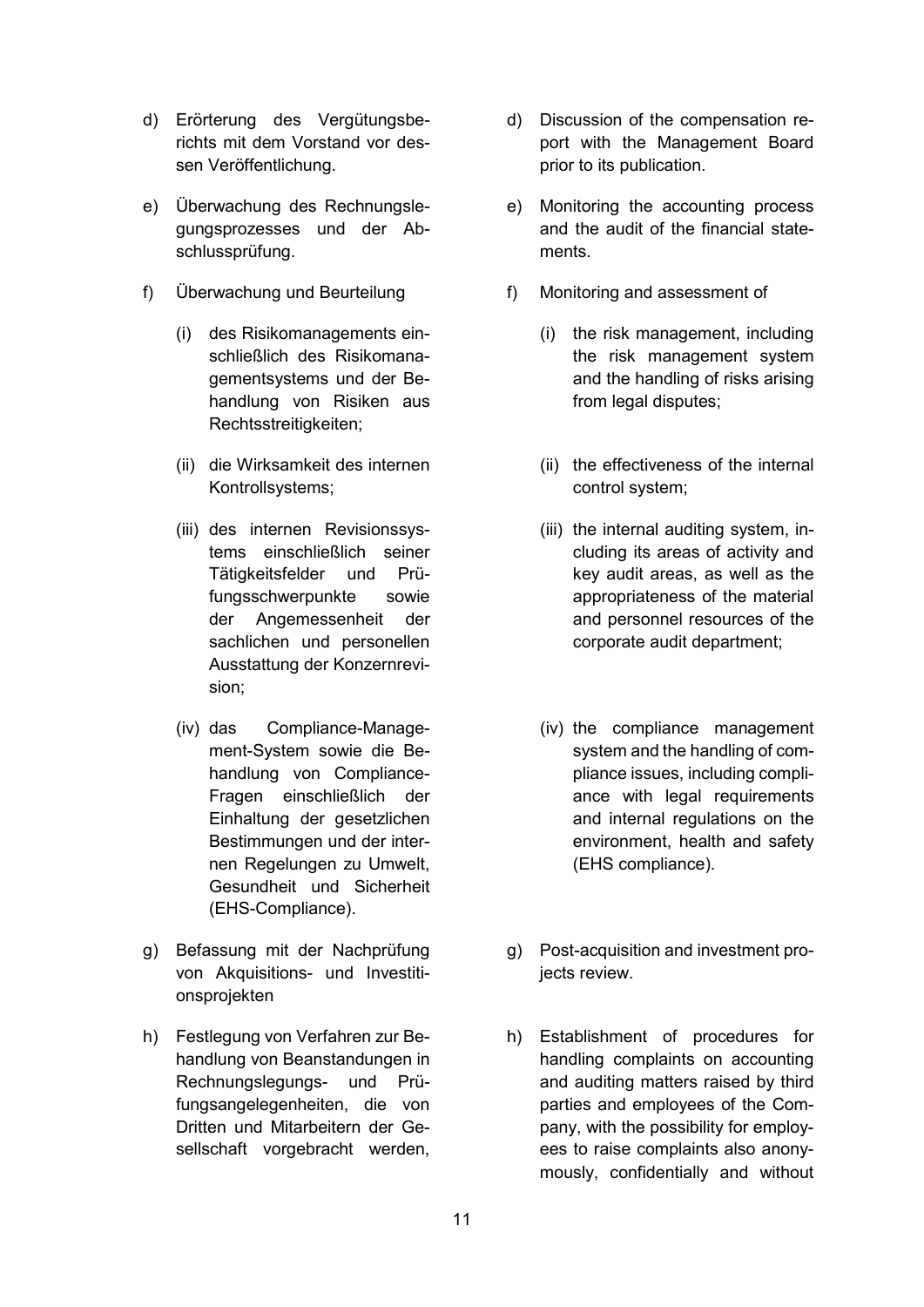wobei die Mitarbeiter die Möglichkeit haben, Beschwerden auch anonym, vertraulich und ohne Nachteile für die Mitarbeiter vorzubringen; Entgegennahme und Behandlung eingehender Beschwerden.

- i) Abschlussprüfer i) Auditor
	- (i) Vorbereitung des Vorschlags des Aufsichtsrats an die Hauptversammlung zur Wahl des Abschlussprüfers einschließlich der Erteilung des Prüfungsauftrags, die der Prüfungsausschuss unter Beachtung der gesetzlichen Vorschriften, insbesondere der §§ 16 ff. der EU-Abschlussprüferverordnung, in eigener Verantwortung vornimmt;
	- (ii) Prüfung und Beurteilung der Unabhängigkeit des Abschlussprüfers und der ihm nahestehenden Personen sowie der gesetzlichen Ausschlussgründe für den Abschlussprüfer;
	- (iii) Beauftragung des Abschlussprüfers mit der Jahresabschlussprüfung einschließlich der Festlegung möglicher Prüfungsschwerpunkte und der Vereinbarung von Berichtspflichten des Abschlussprüfers gegenüber dem Prüfungsausschuss und dem Aufsichtsrat sowie der Prüfungsgebühren. Der Prüfungsauftrag ist vom Vorsitzenden des Prüfungsausschusses zu unterzeichnen.

disadvantages for employees; receiving and handling incoming complaints.

- - (i) preparation of the Supervisory Board's proposal to the Annual General Meeting for the election of the auditor, including the issuing of the audit engagement letter, which the Audit Committee performs on its own responsibility in compliance with the statutory provisions, in particular sections 16 et seq. of the EU Regulation on Statutory Auditors;
	- (ii) review and assessment of the independence of the auditor and its closely related persons as well as statutory grounds for disqualification of the auditor;
	- (iii) mandating the auditor to audit the annual financial statements, including the determination of possible focal points of the audit and the agreement of the auditor's reporting obligations to the Audit Committee and the Supervisory Board, as well as the audit fees. The audit engagement letter shall be signed by the Chairman of the Audit Committee.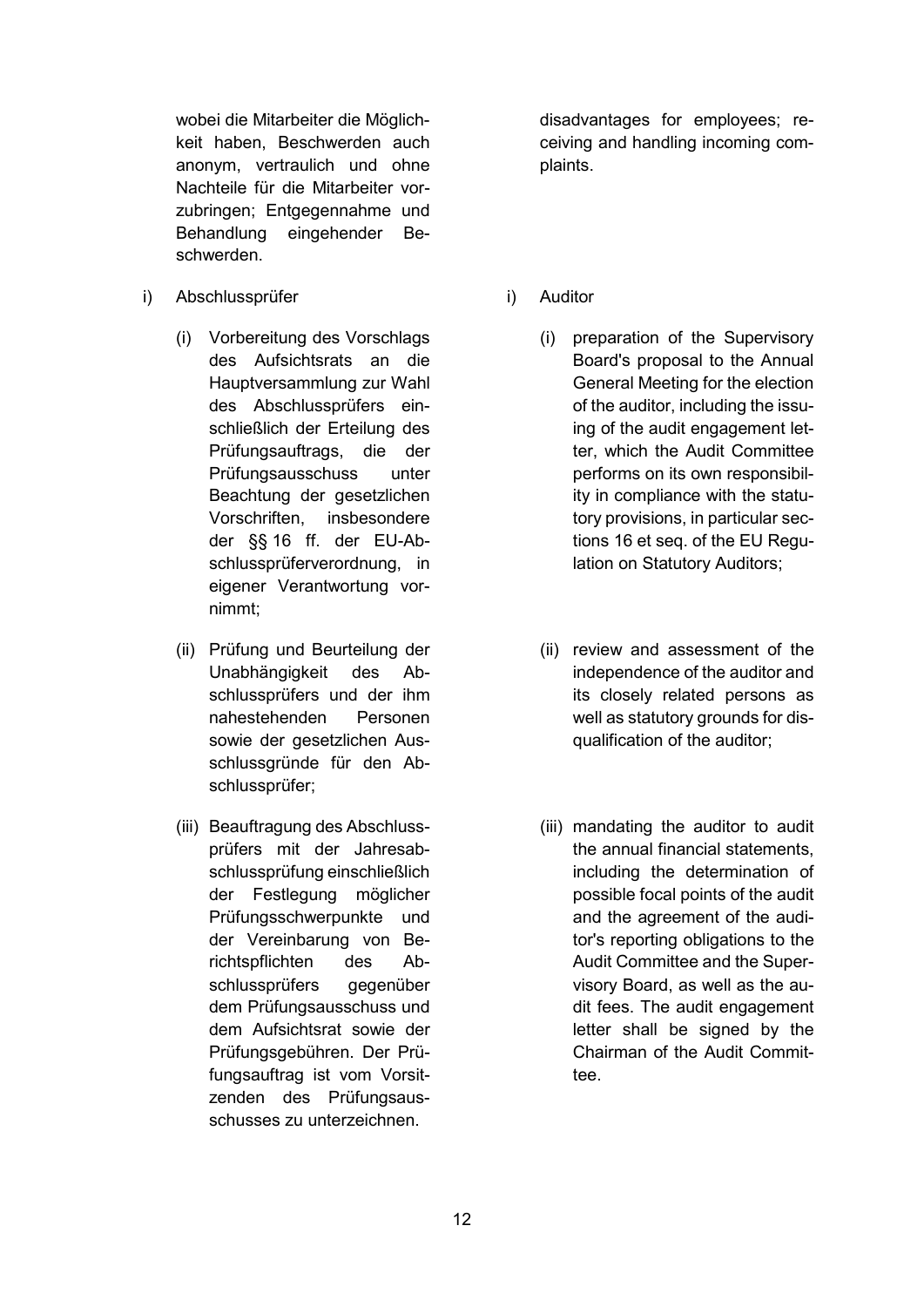## **§ 9 Personal- und Vergütungsausschuss**

- 1. Der Personal- und Vergütungsausschuss besteht aus drei Mitgliedern.
- 2. Dem Personal- und Vergütungsausschuss obliegen die folgenden Aufgaben:
	- a) Bestellung der Mitglieder des Vorstands
		- (i) Vorbereitung der Personalund Vergütungsentscheidungen des Aufsichtsrats, insbesondere Unterbreitung von Vorschlägen für die Bestellung und Beendigung der Bestellung von Vorstandsmitgliedern;
		- (ii) Beschlussfassungen über einen Aufschub der Veröffentlichung von Insiderinformationen in Bezug auf die Besetzung des Vorstands;
		- (iii) Vorschläge an den Aufsichtsrat zur Beschlussfassung über die Dienstverträge und die Vergütung der Vorstandsmitglieder sowie über deren Änderung (einschließlich einer Herabsetzung der Vergütung gemäß § 87 Abs. 2 AktG);
		- (iv) Beurteilung der Angemessenheit und Üblichkeit der vorgeschlagenen Vergütung unter Berücksichtigung der vertikalen und horizontalen Vergleichbarkeit;

# **§ 9 Personnel and Compensation Committee**

- 1. The Personnel and Compensation Committee consists of three members.
- 2. The Personnel and Compensation Committee is responsible for the following tasks:
	- a) Appointment of the members of the Management Board
		- (i) preparation of the Supervisory Board's personnel and compensation decisions, in particular submitting proposals for the appointment and termination of the appointment of Management Board members;
		- (ii) resolutions on a delay of the publication of inside information relating to the composition of the Management Board
		- (iii) proposals to the Supervisory Board for resolutions on the service agreements and compensation of the members of the Management Board and on amendments thereto (including a reduction in compensation pursuant to Section 87 (2) AktG);
		- (iv) assessment of the appropriateness and customary nature of the proposed compensation, taking into account vertical and horizontal comparability;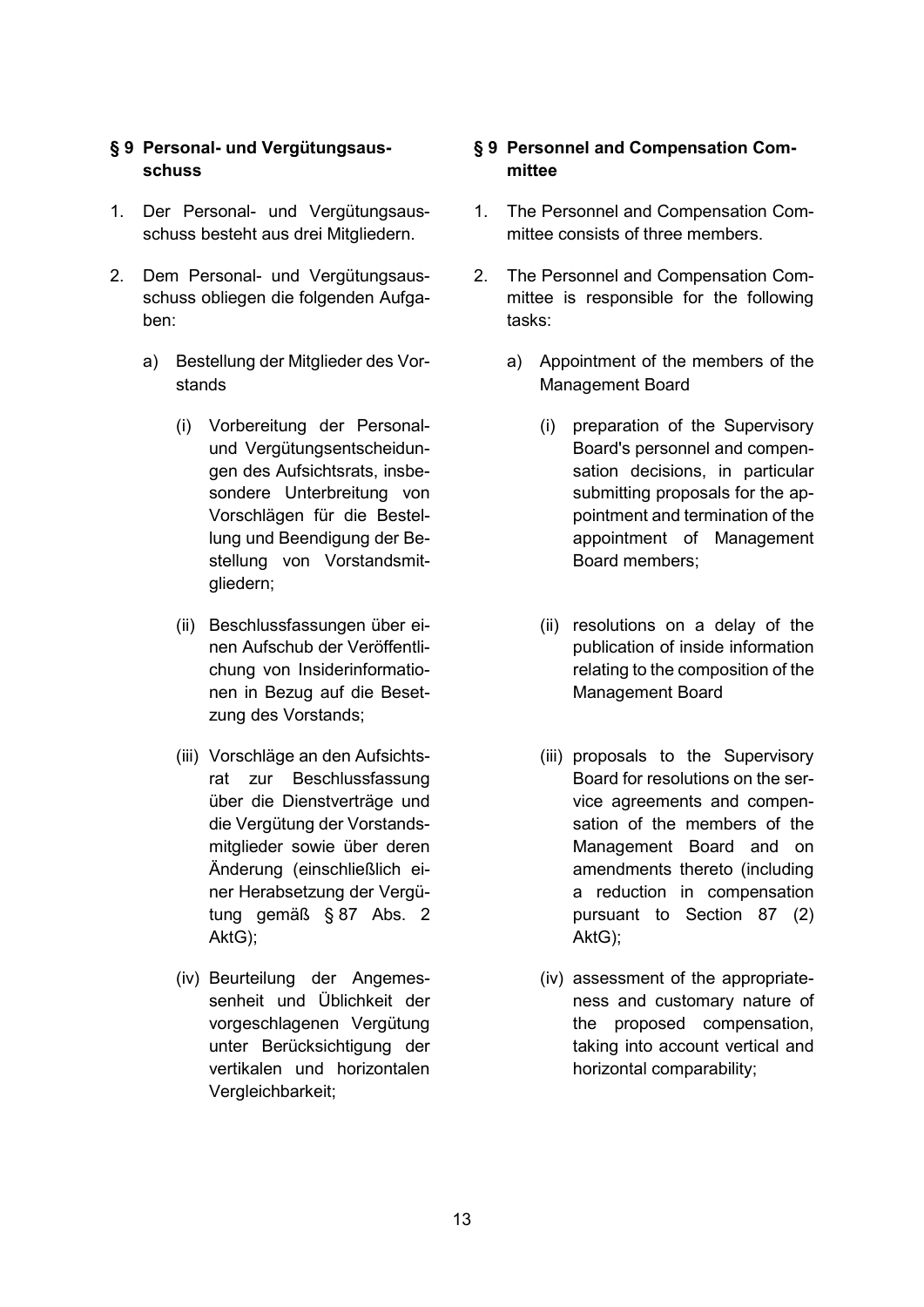- (v) Erstellung einer langfristigen Nachfolgeplanung für den Vorstand.
- - (i) Vorschläge an den Aufsichtsrat zur Beschlussfassung über das Vergütungssystem insgesamt und dessen regelmäßige Überprüfung;
	- (ii) Vorschläge für Entscheidungen des Aufsichtsrats über die Zielsetzungen im Zusammenhang mit variablen Bestandteilen der Vorstandsvergütung mit kurzfristiger Anreizwirkung;
	- (iii) Vorbereitung von Entscheidungen des Aufsichtsrats über die Grundsätze und den Vergütungsrahmen für langfristige Anreizsysteme der Gesellschaft;
	- (iv) Genehmigung der Vergütungspolitik der Gesellschaft für die dem Vorstand unterstellten leitenden Angestellten mit strategischer Verantwortung;
	- (v) Vorbereitung der Beschlussfassung des Aufsichtsrats in besonderen Situationen wie Krankheit oder vorzeitiges Ausscheiden aus dem Vorstand.
- c) Vorbereitung von Entscheidungen des Aufsichtsrats zu folgenden weiteren Themen:
	- (i) Zustimmung zu Nebentätigkeiten (einschließlich der
- (v) preparation of a long-term succession plan for the Management Board.
- b) Vergütung des Vorstands b) Compensation of the Management Board
	- (i) proposals to the Supervisory Board for resolutions on the compensation system as a whole and the regular review thereof;
	- (ii) proposals for Supervisory Board decisions on objectives related to the variable components of Management Board compensation with short-term incentive effect;
	- (iii) preparation of decisions by the Supervisory Board on the principles and compensation framework for long-term incentive systems of the Company;
	- (iv) approval of the Company's remuneration policy for senior management with strategic responsibilities reporting to the Management Board;
	- (v) preparation of Supervisory Board resolutions in special situations such as illness or premature departure from the Management Board.
	- c) Preparation of decisions of the Supervisory Board on the following further topics:
		- (i) approval of sideline activities (including the assumption of Su-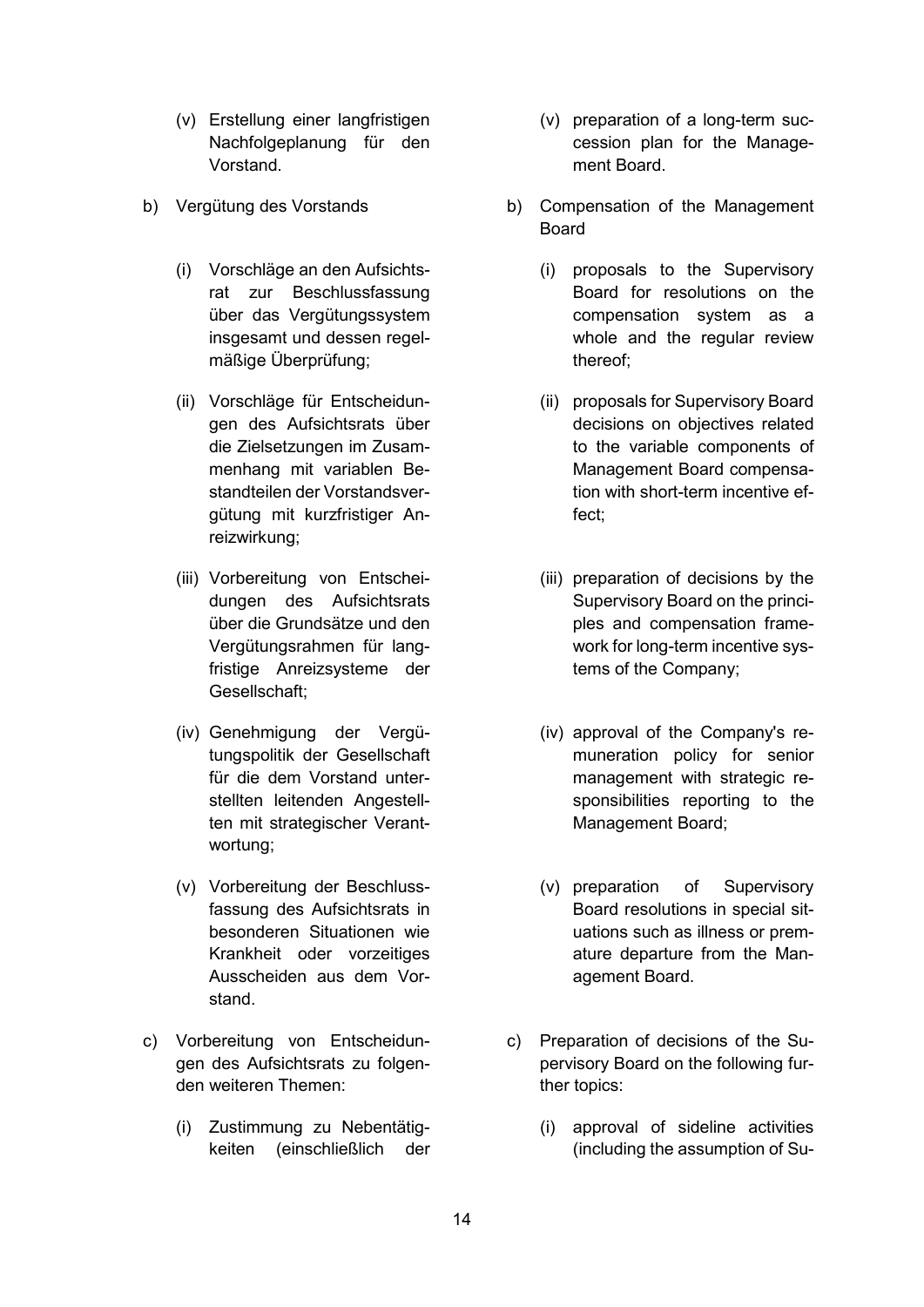Übernahme von Aufsichtsratsmandaten außerhalb der Gesellschaft) und zu sonstigen Tätigkeiten eines Vorstandsmitglieds gem. § 88 AktG;

- (ii) Gewährung von Darlehen an die in §§ 89 und 115 AktG genannten Personen;
- (iii) Zustimmung zu Verträgen mit Aufsichtsratsmitgliedern gem. § 114 AktG.
- d) Zusammensetzung des Aufsichtsrats
	- (i) Empfehlungen für die Zusammensetzung des Aufsichtsrats und seiner Ausschüsse;
	- (ii) Erörterung geeigneter Kandidaten und Vorschläge an den Aufsichtsrat für dessen Wahlvorschläge an die Hauptversammlung.

Jedes Aufsichtsratsmitglied ist verpflichtet, im Fall seiner Bestellung zum Aufsichtsrat oder Beirat oder zu einer ähnlichen Position in einer anderen Gesellschaft unverzüglich den Aufsichtsratsvorsitzenden davon schriftlich zu unterrichten. Gleiches gilt für den Fall einer mehr als 10 %-igen Beteiligung an Wettbewerbern der Gesellschaft.

Diese Geschäftsordnung unterliegt deutschem Recht und ist nach deutschem Rechtsverständnis auszulegen. Falls die Bedeutung eines englischen Begriffs in der pervisory Board mandates outside the Company) and other activities of a member of the Management Board pursuant to Section 88 AktG;

- (ii) granting of loans to the persons named in Sections 89 and 115 AktG;
- (iii) approval of agreements with Supervisory Board members pursuant to Section 114 AktG.
- d) Composition of the Supervisory Board
	- (i) recommendations for the composition of the Supervisory Board and its committees;
	- (ii) discussion of suitable candidates and proposals to the Supervisory Board for its election proposals to the General Meeting of shareholders.

### **§ 10 Mitteilungspflicht § 10 Notification Obligation**

Each Supervisory Board member is obliged to inform the Chairman of the Supervisory Board in writing without delay in the event of their appointment to the Supervisory Board or Advisory Board or to a similar position in another company. The same applies in the event of a shareholding of more than 10% in competitors of the Company.

### **§ 11 Auslegung § 11 Interpretation**

These Rules of Procedure shall be governed by and construed in accordance with German law. If the meaning of an English term in the